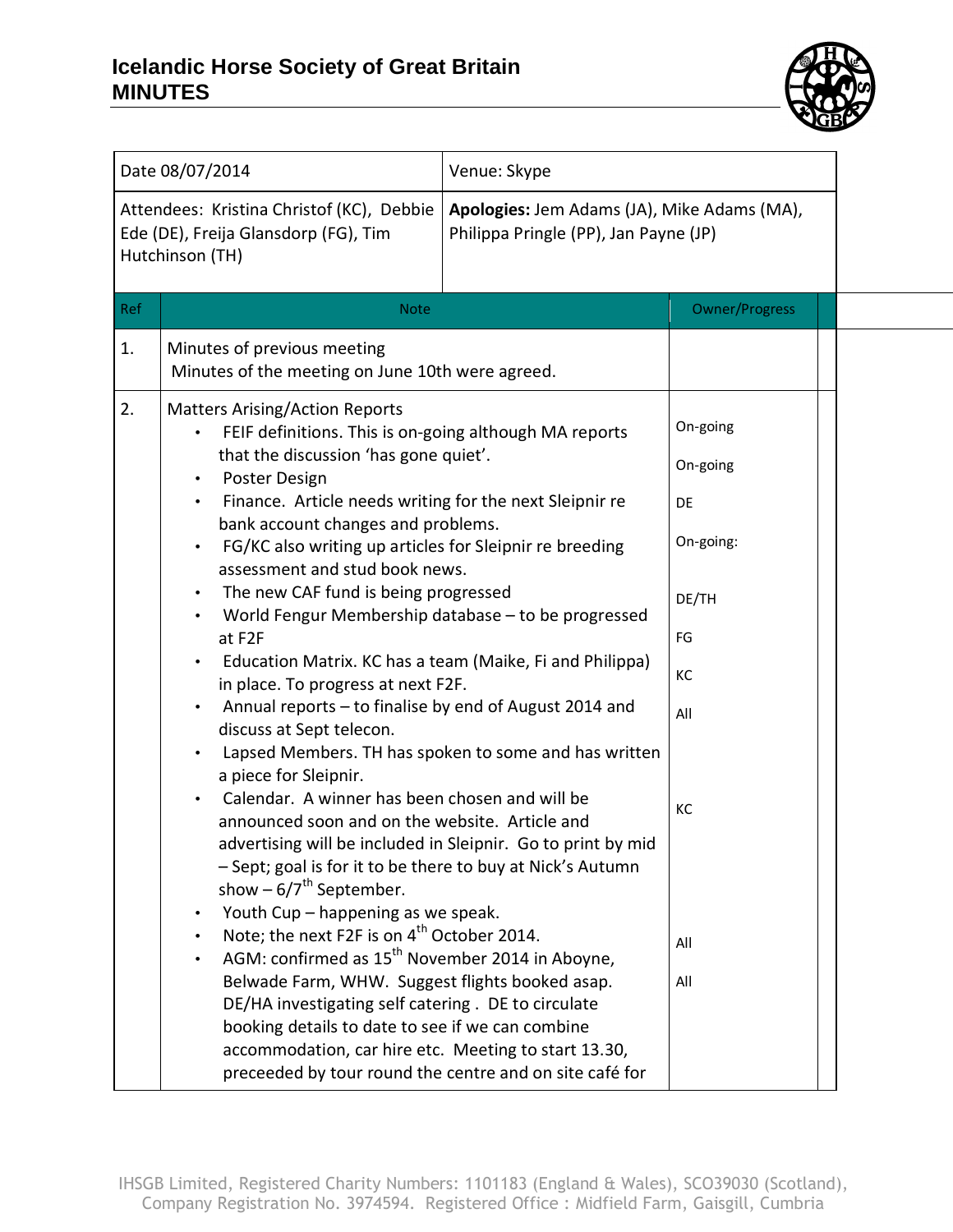## **Icelandic Horse Society of Great Britain MINUTES**



|    | lunch.<br>Newsletter copy - more required. Still looking for new<br>newsletter editor!                                                                                                                                                                                                                                                                                                                                                                                                                                                                                                                                                                                                                                                                                                                                                                                                                                                                                                                                                                                                                                                                                                                                                                                                                                               |  |
|----|--------------------------------------------------------------------------------------------------------------------------------------------------------------------------------------------------------------------------------------------------------------------------------------------------------------------------------------------------------------------------------------------------------------------------------------------------------------------------------------------------------------------------------------------------------------------------------------------------------------------------------------------------------------------------------------------------------------------------------------------------------------------------------------------------------------------------------------------------------------------------------------------------------------------------------------------------------------------------------------------------------------------------------------------------------------------------------------------------------------------------------------------------------------------------------------------------------------------------------------------------------------------------------------------------------------------------------------|--|
| 3. | <b>Festival report</b><br>In Mike's absence, TH says it went very well. FG had picked up a<br>few comments about people there for their first competition<br>being allegedly confused by disparate marking. However if they<br>had attended the riders' briefing all would be made clear -<br>hopefully they have had the details explained to them now. But<br>a great time and nice atmosphere and great weather. Aim even<br>higher next year - thanks and well done Mike.                                                                                                                                                                                                                                                                                                                                                                                                                                                                                                                                                                                                                                                                                                                                                                                                                                                        |  |
| 4. | <b>Trustees reports</b>                                                                                                                                                                                                                                                                                                                                                                                                                                                                                                                                                                                                                                                                                                                                                                                                                                                                                                                                                                                                                                                                                                                                                                                                                                                                                                              |  |
|    | Breeding Assessment - KC has been sole organizer to date -<br>thank you! Draft budget circulated - buffer included of £300 re<br>taxi pick-ups. FG/KC reckon would be very lucky to break even<br>on breeding assessment but the Gaedingarkeppni on 2 <sup>nd</sup> day<br>should make up the costs. Massive advertising will start soon.<br>About 10 horses guaranteed to date. FG will sponsor judge for<br>the day if comes down to the line and KC will contribute too if<br>necessary as both FG and KC think it very important for it to<br>proceed and for the breeding assessment to become re-<br>established at least every two years. Ie: this is confirmed as zero<br>cost to the Society but sponsorship always welcome! On this<br>basis all approved for it to go ahead. Re insurance - see below<br>Query from FG as to who entered the results of past breeding<br>shows into WF? Answer: used to be Mike Edwards. FG<br>confirmed she is happy too and has the relevant permissions. TH<br>to bring down measuring stick (and KC has one too). Confirmed<br>need to scan the microchips and FG has the chip reader. Need to<br>make note that owners must bring the passports.<br>Query: how many $1^{st}$ prize mares in the Country. Answer: 2.<br>Discuss base fees at F2F - some changes of approach required. |  |
| 5. | <b>AONB</b>                                                                                                                                                                                                                                                                                                                                                                                                                                                                                                                                                                                                                                                                                                                                                                                                                                                                                                                                                                                                                                                                                                                                                                                                                                                                                                                          |  |
|    | Re Insurance renewal - c. £985 for the year and this covers the<br>BCs and the breeding assessment. But the Gaedingarkeppni<br>may not be covered and Mike Adams is investigating the small                                                                                                                                                                                                                                                                                                                                                                                                                                                                                                                                                                                                                                                                                                                                                                                                                                                                                                                                                                                                                                                                                                                                          |  |